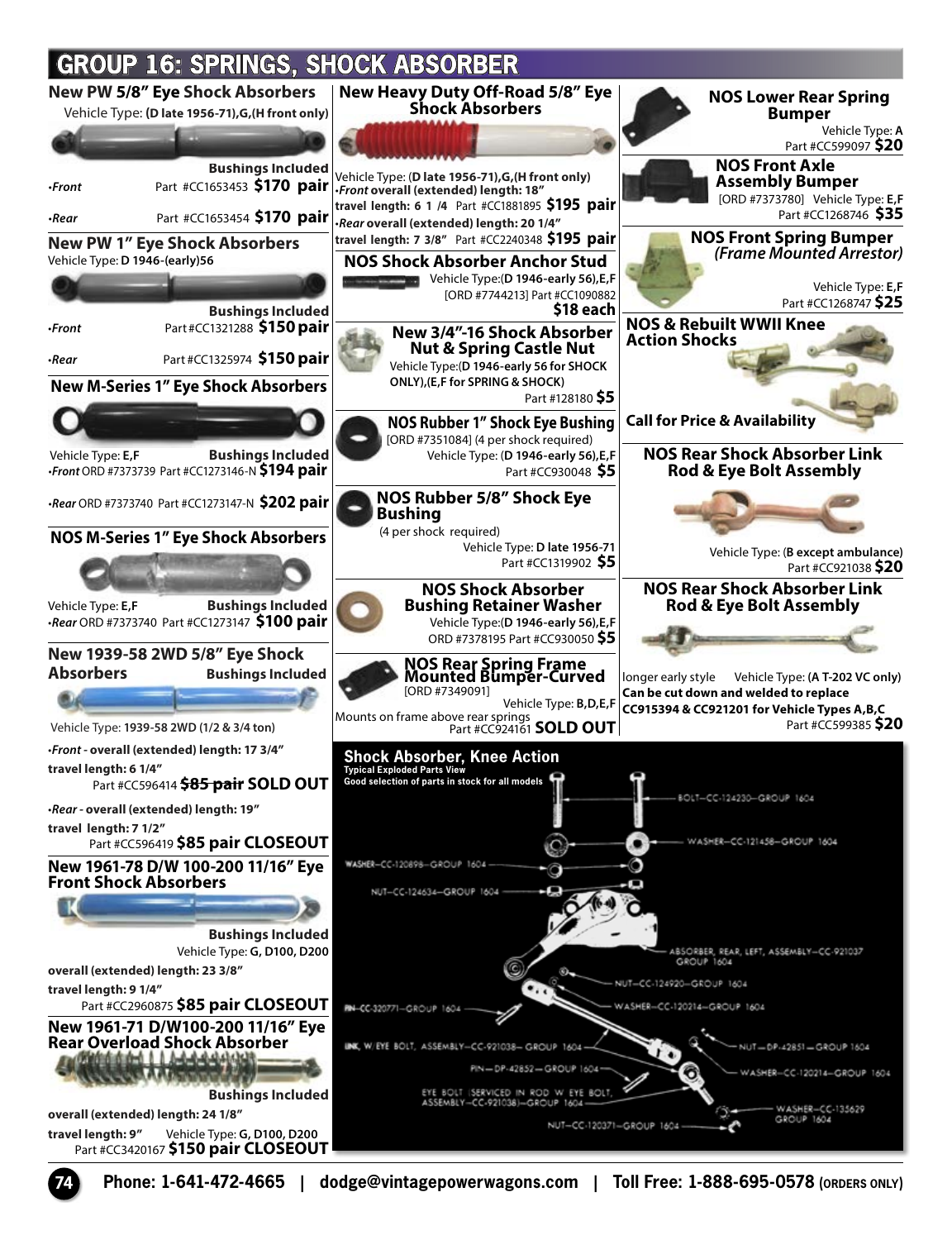## **GROUP 16: SPRINGS. SHOCK ABSORBER**